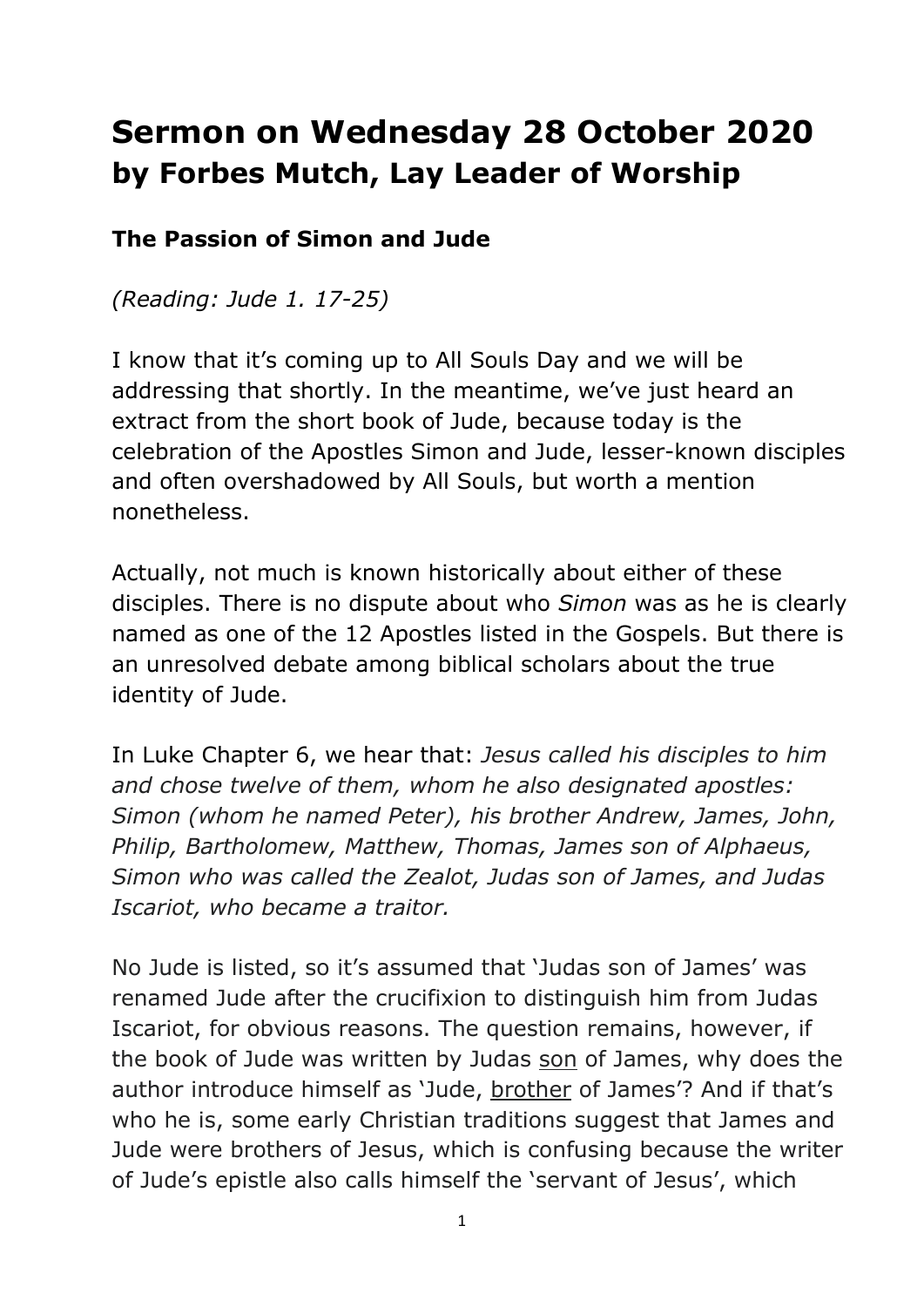some scholars say you would be unlikely to do if you're his brother!

There's a lot more to the debate and it very confusing so it's probably best to park it and accept the common assumption that the epistle of Jude was written by Jude the renamed Judas… or Thaddeus, as he is referred to in other gospels. Oh, it's far too complicated. Whatever he was really called, he was a good disciple of Jesus.

The Bible is fairly quiet about Simon and Jude, but, as they were disciples, we can safely assume that Jesus chose them; that they allowed their lives to be turned upside down; they lived with Jesus for three years; they saw the miracles; they heard his teaching; they had their moments of confusion and their moments of wonder; they fled when Jesus was arrested; they were present in the upper room when he revealed himself as risen from the dead; they saw him ascend into heaven; they were filled with the Holy Spirit at Pentecost; they faced persecution from the religious authorities; they became leaders in the early church in Jerusalem.

The name of Simon the Zealot suggests that he was a member of the Zealots, Jewish freedom fighters at the time, but there's no proof of this. He's often depicted carrying a sword, but this because he met a rather gruesome death. Jude was zealous about the teachings of Christ in his own way and so he and Simon were probably a couple of firebrands among the disciples and they stuck together.

After Pentecost, Simon and Jude went off as a pair and started spreading the Word of the Lord with passion, travelling to several countries in the Middle East and Africa, from Libya to Armenia. Tradition tells us that they both ended up in Persia where they were martyred around AD 65, Simon (gruesomely) by being sawn in two. Don't think about it.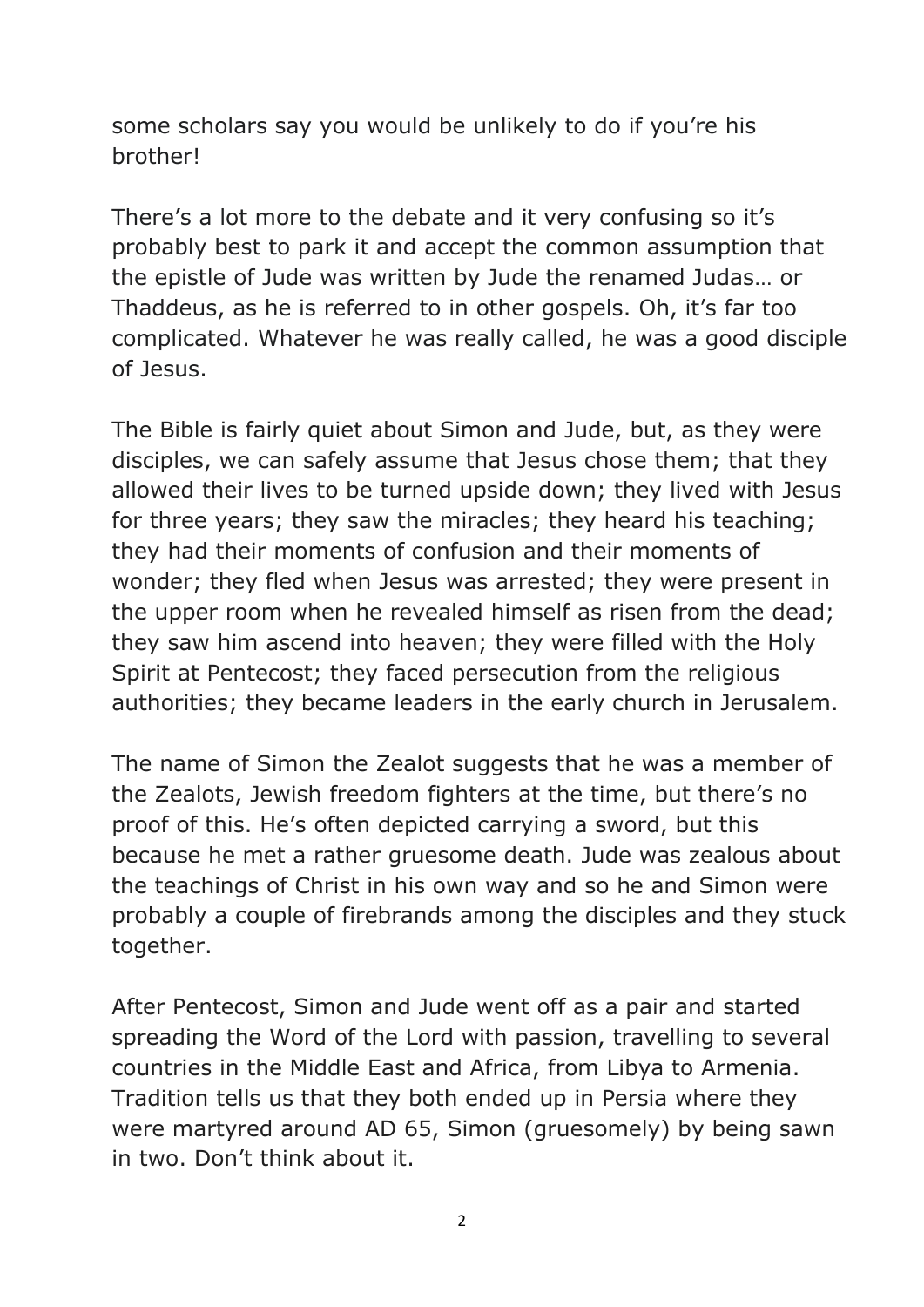Anyway, they had this deep passion for their beliefs and this got me thinking about what passion is. Run the word 'passion' through a thesaurus and you get alternatives such us appetite, delight, excitement, enthusiasm. And I would add some of my own, such as perseverance, fortitude, courage and strength.

I was watching the news the other day and listening to the latest developments about the spread of coronavirus, not just in this country but around the world. The pandemic is on the march again. More areas of the UK are entering Tier Three, a lot of people are facing lockdown, with all that this inhibits - no going out for social reasons, no betting shops, fewer pubs and restaurants, shops closing, more people unemployed, more isolation and - this time - during the onset of winter, when you can't just enjoy the sunshine in the garden. I'm reluctant to say it, but as cases of Covid-19 spike again, a growing lethargy is descending on the country, a sort of weariness: Oh, not again, when will this end? Life for many people is becoming flat and boring; tedious and lonely for some. This plague is dragging on.

What we need is a bit of passion.

So, what are you passionate about? Most of us are fairly ordinary people who want to be faithful to God day by day, but most of us also have things about which we are passionate. Our faith should be among them, as Jude suggests in his book, but in the midst of ordinary life, we should stop and ask: 'What is God calling us to do with our passions?'

I don't think many of us are willing to follow Simon and Jude in forsaking everything for the sake of the gospel. That affects decisions about our whole lives: careers, money, time, relationships. But if we have something that we are passionate about, maybe this is the time to share it. Delight, excitement,